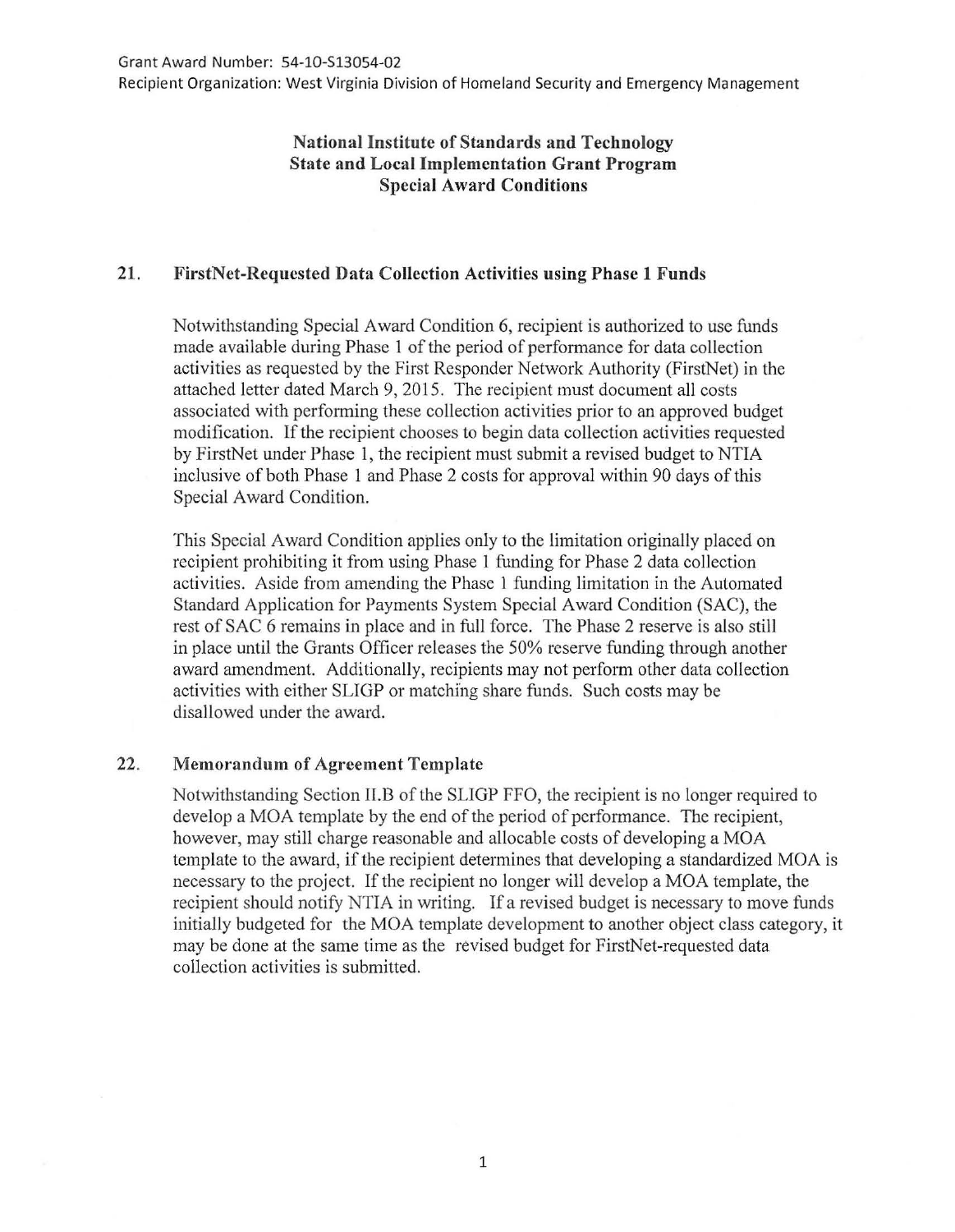

March 9, 2015

The Honorable Lawrence E. Strickling Assistant Secretary for Communications and Information U.S. Department of Commerce 1401 Constitution Avenue, N.W. Washington, D.C. 20230

RE: SLIGP Second Phase- Finalized Data Collection Elements

Dear Assistant Secretary Strickling:

The First Responder Network Authority (FirstNet) has confirmed its approach to data collection for the second phase of the State and Local Implementation Grant Program (SUGP) following meetings with, and the receipt of input from, the State Single Points of Contact (SPOCs). Based on the processes and anticipated timing for the development of the Comprehensive Network Solution(s) Request for Proposal and State Plans for building, operating, and deploying the nationwide public safety broadband network, along with the feedback from many SPOCs, FirstNet has concluded that the attached data collection elements are those that would be useful for the second phase of SLIGP and will pursue accordingly.

The attached data elements are intended to maximize the collection of stakeholder inputs for FirstNet's planning process to help shape the Nationwide Public Safety Broadband Network acquisition and ultimately the Slate Plans thal arc delivered to each Govemor. In particular, FirstNet will request data from the States on five general topics:

- 1) Coverage desired coverage areas and deployment phases
- 2) Users and Operational Areas information on potential user base and their operational areas
- 3) Capacity Planning- information on applications and data usage
- 4) Current Providers / Procurement information on current service providers, plans, and potential barriers to adoption
- 5) State Plan Decision documentation of the process and potential barriers for State Plan decision-making

1 thank you for your prompt attention to this matter and, as always, look forward to our ongoing partnership on SUGP endeavors.

Sincerely

TJ Kennedy Activa Executive Director First Responder Network Authority

cc: Stephen Fletcher, Associate Administrator for Public Safety National Telecommunications and Information Administration